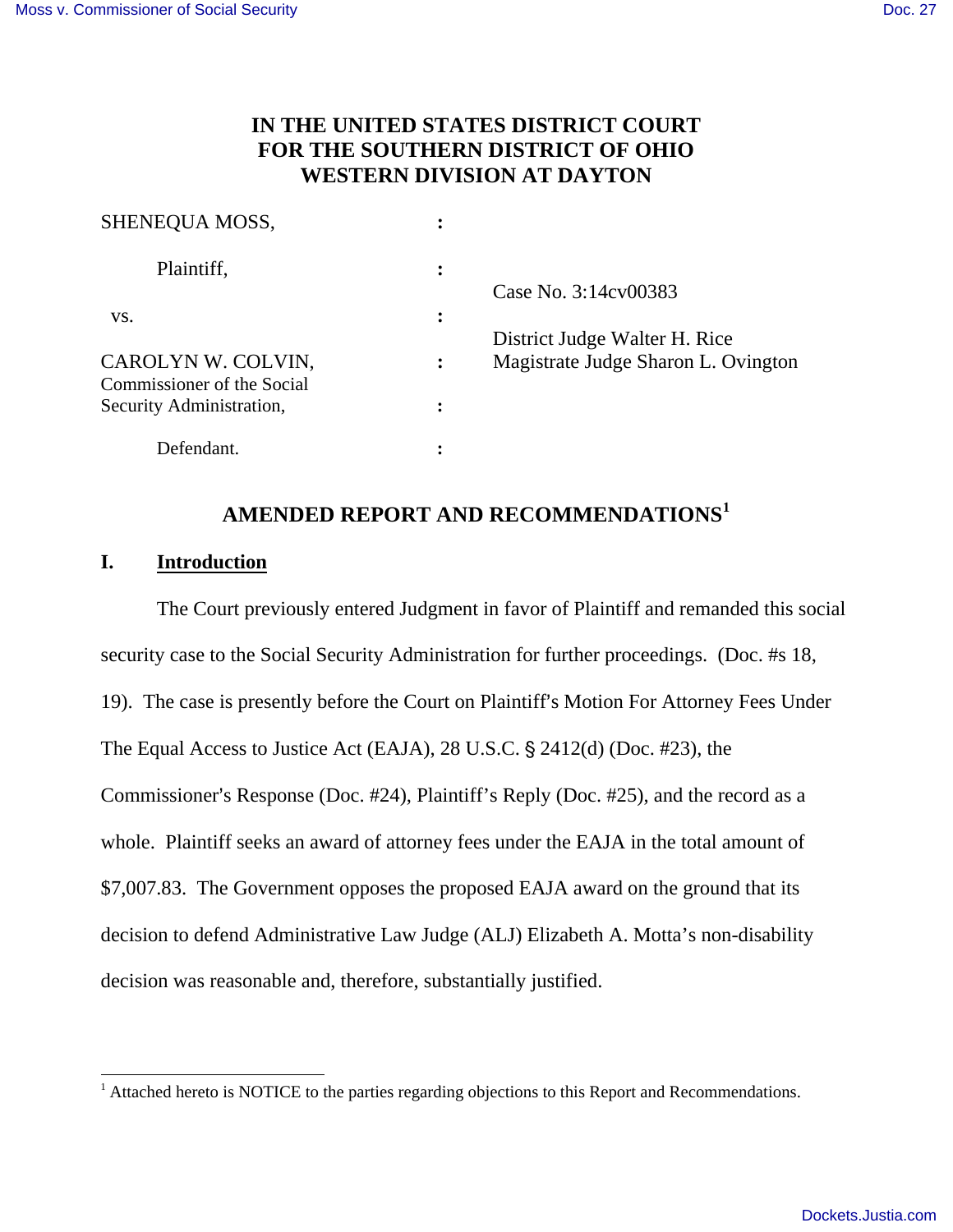### **II. Discussion**

#### **A. Substantial Justification**

"The purpose of the EAJA is to remove financial obstacles to challenging unreasonable government action. The EAJA provision for fees specifies that 'a court shall award' attorney fees and other expenses to a prevailing party, including a Social Security claimant, in civil litigation against the United States government, 'unless the court finds that the position of the United States was substantially justified or that special circumstances make an award unjust.'" *Minor v. Comm'r of Soc. Sec.*, 826 F.3d 878, 881 (6th Cir. 2016) (quoting, in part, 28 U.S.C.  $\S$  2412(d)(1)(A)) (other citations omitted). "The government's position is substantially justified if it is 'justified in substance or in the main'—that is, justified to a degree that could satisfy a reasonable person. *Glenn v. Comm'r of Soc. Sec.*, 763 F.3d 494, 498 (6th Cir. 2014) (quoting, in part, *Pierce v. Underwood*, 487 U.S. 552, 565 (1988); *see Howard v. Barnhart*, 376 F.3d 551, 554 (6th Cir. 2004).

 The Commissioner carries the burden to establish that her litigation position supporting ALJ Motta's decision—was substantially justified. *Delong v. Comm'r of Soc. Sec.*, 748 F.3d 723, 725-26 (6th Cir. 2014). The Commissioner may meet this burden by showing that her support of ALJ Motta's decision rested on "'a reasonable basis in both law and fact.'" *Glenn*, 763 F.3d at 498 (quoting *Pierce*, 487 U.S. at 565).

 The Commissioner asserts that the EAJA is not an automatic fee-shifting statute and that a prevailing party is not presumed to be entitled to an EAJA award. These assertions are correct in the sense that a prevailing party's success in obtaining "'a remand alone is not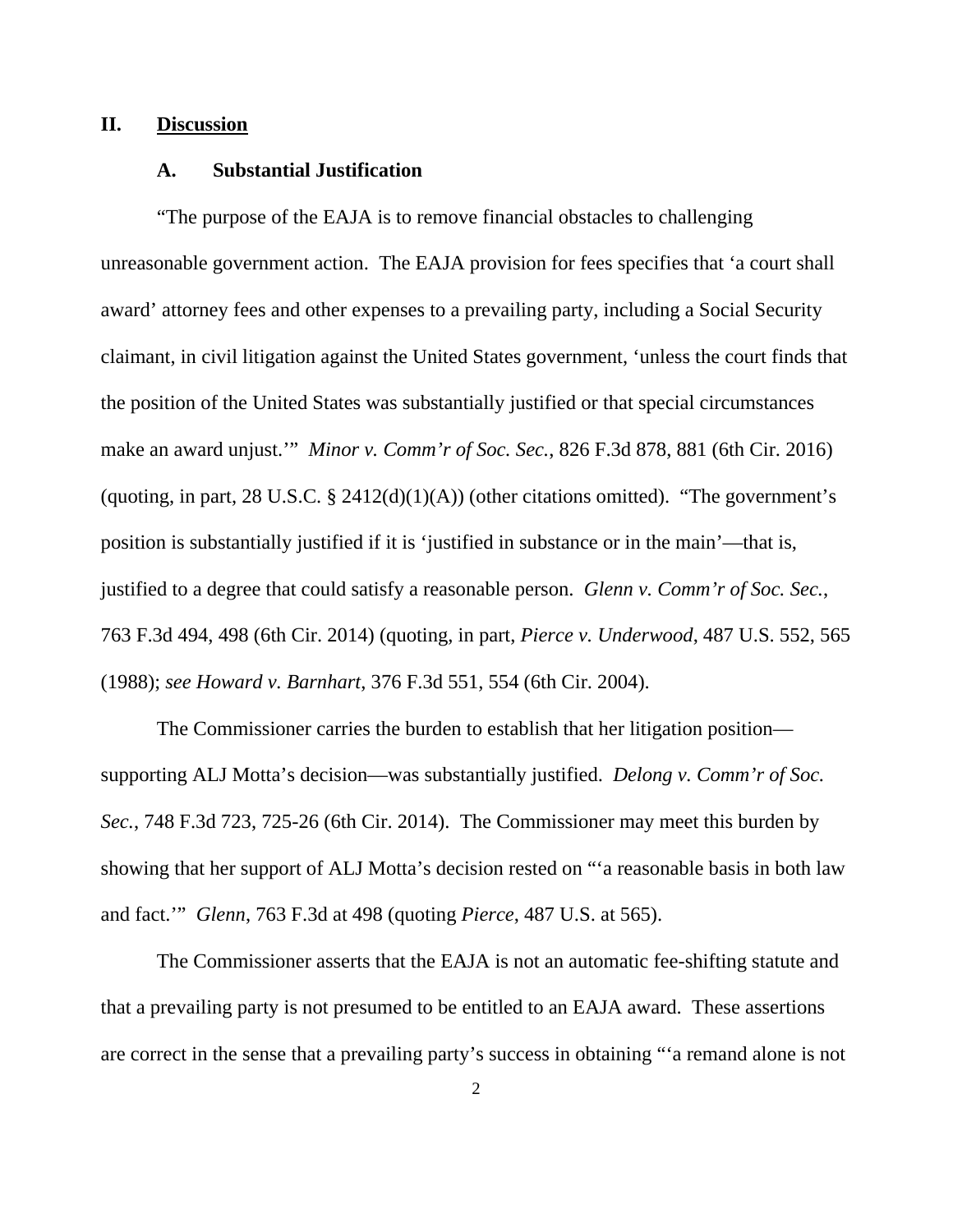a proper basis for the allowance of fees and expenses under the EAJA.'" *Id*. at 726 (6th Cir. 2014) (brackets and citation omitted). Yet, upon deeper reflection, the lack of either automatic fee-shifting or a presumed entitlement to EAJA fees is minimally significant for two reasons. First, the Commissioner carries the burden to establish that her decision to support ALJ Motta's non-disability determination was substantially justified. *See id*. at 725- 26. The absence of automatic fee-shifting or presumed entitlement to EAJA fees does not change or minimize her burden. Second, Magistrate Judge Stephanie K. Bowman has cogently and convincingly concluded:

> Precedent … supports the exercise of discretion in favor of award of EAJA fees in the vast majority of social security cases involving remands in the Sixth Circuit. *See, e.g., Turner v. Comm'r of Soc. Sec.*, 680 F.3d 721, 724 (6th Cir. 2012) (discussing policy reasons in favor of the award of EAJA fees based upon remand orders alone); *see also, Glenn v. Comm'r of Soc. Sec.*, 763 F.3d 494, 499 (6th Cir. 2014) (reversing denial of EAJA fees as abuse of discretion where remand was based on substantive rather than procedural error, including a selective consideration of the evidence and errors that "were plainly contrary to law."); *Bass v. Colvin*, 120 F. Supp.3d 697 (N.D. Ohio 2015) (Commissioner's position opposing remand not substantially justified due to error-ridden RFC determination, notwithstanding court's rejection of some errors); *Cowart v. Comm'r of Soc. Sec.*, 795 F. Supp.2d 667, 670 (W.D. Mich. 2011) (rejecting argument that based upon statement in opinion remanding that "there is medical evidence in this record that might support a finding of non-disability," because "to accept the Commissioner's reasoning would be inconsistent with the rule that a plaintiff who wins a Sentence Four remand is a 'prevailing party,' and thus entitled to EAJA fees, without regard to whether he or she ultimately prevails on remand."); *Pyatt v. Comm'r of Soc. Sec.*, 771 F. Supp.2d 891, 898-902 (S.D. Ohio 2011) (finding Commissioner's defense of clear procedural error, and alternative contention that the error was harmless, was not substantially justified).

*Stacey v. Comm'r of Soc. Sec.*, 2016 WL 3079130, at \*4 (S.D. Ohio 2016), Report &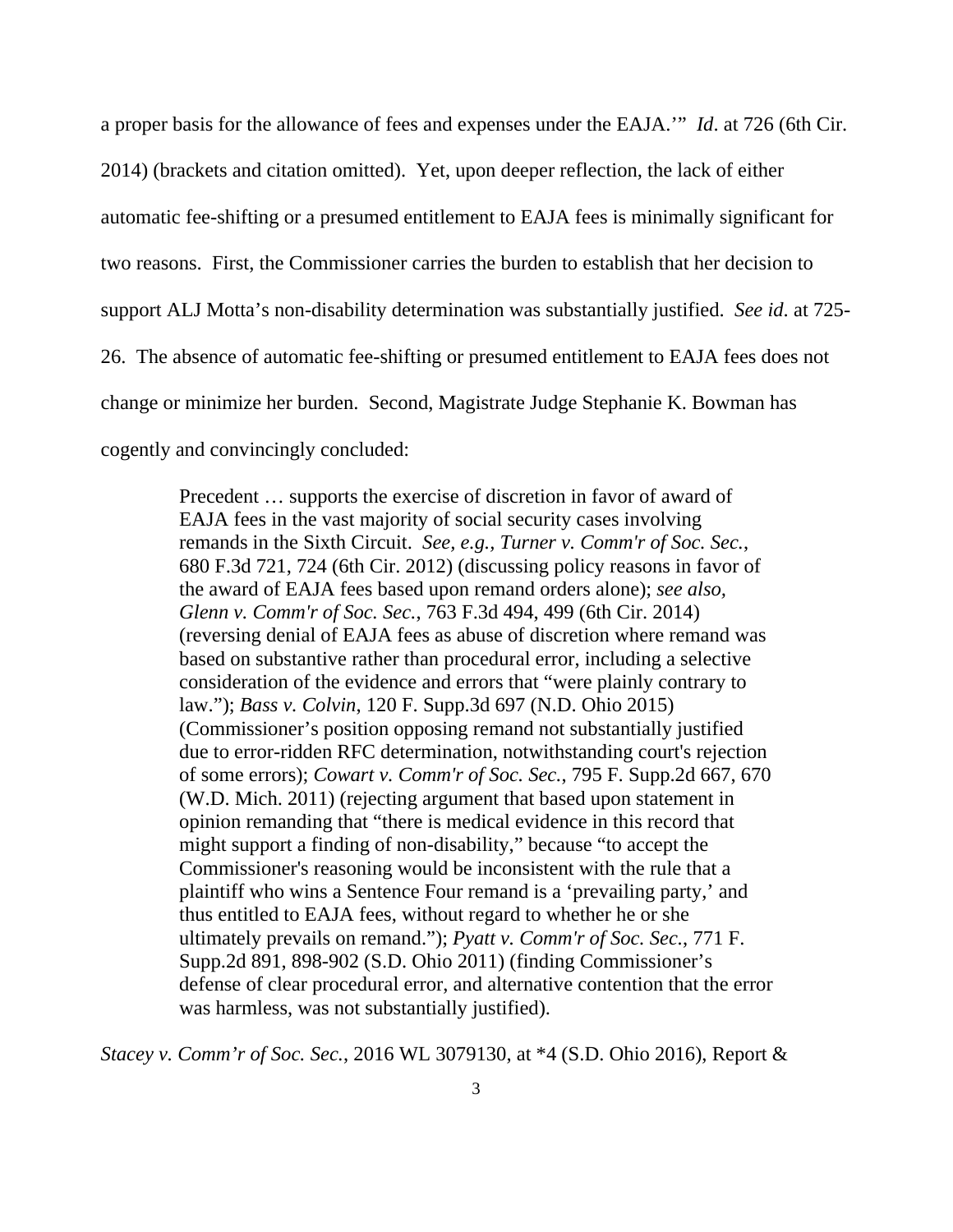Recommendation adopted by *Stacey v. Comm'r of Soc. Sec.*, 2016 WL 3058298 (S.D. Ohio 2016) (Beckwith, D.J.).

 The Commissioner contends that her decision to support ALJ Motta's decision was substantially justified because this Court agreed with one of the Commissioner's main arguments—namely, that substantial evidence supported the ALJ's weighing of treating physician Dr. Shaw's opinions. This contention lacks merit. The Commissioner's success in convincing both the undersigned judicial officer and District Judge Rice to accept the ALJ's assessment of Dr. Shaw's opinion falls short of establishing substantial justification. "Obviously, the fact that one other court agreed or disagreed with the Government does not establish whether its position was substantially justified." *Pierce v. Underwood*, 487 U.S. 552, 569 (1988); *see Howard v. Barnhart*, 376 F.3d 551, 554 (6th Cir. 2004).

 The Commissioner also contends that although the Court found error in the ALJ's assessment of Plaintiff's credibility, the presence of this single error supports the Government's assertion of substantial justification. This contention understates the flaws District Judge Rice identified in the ALJ's decision. District Judge Rice found that the ALJ did not reasonably consider Plaintiff's daily activities. He explained:

> [A]lthough ALJ Motta purported to incorporate some of Plaintiff's subjective complaints of depression and anxiety into Plaintiff's RFC, Doc. #6-2, PAGEID #54, she did not adequately explain how she incorporated those complaints into her RFC limitations….

(Doc. #22, *PageID* #982). In addition to finding error in the ALJ's assessment of Plaintiff's credibility, District Judge Rice identified error in the ALJ's "fail[ure] to take into account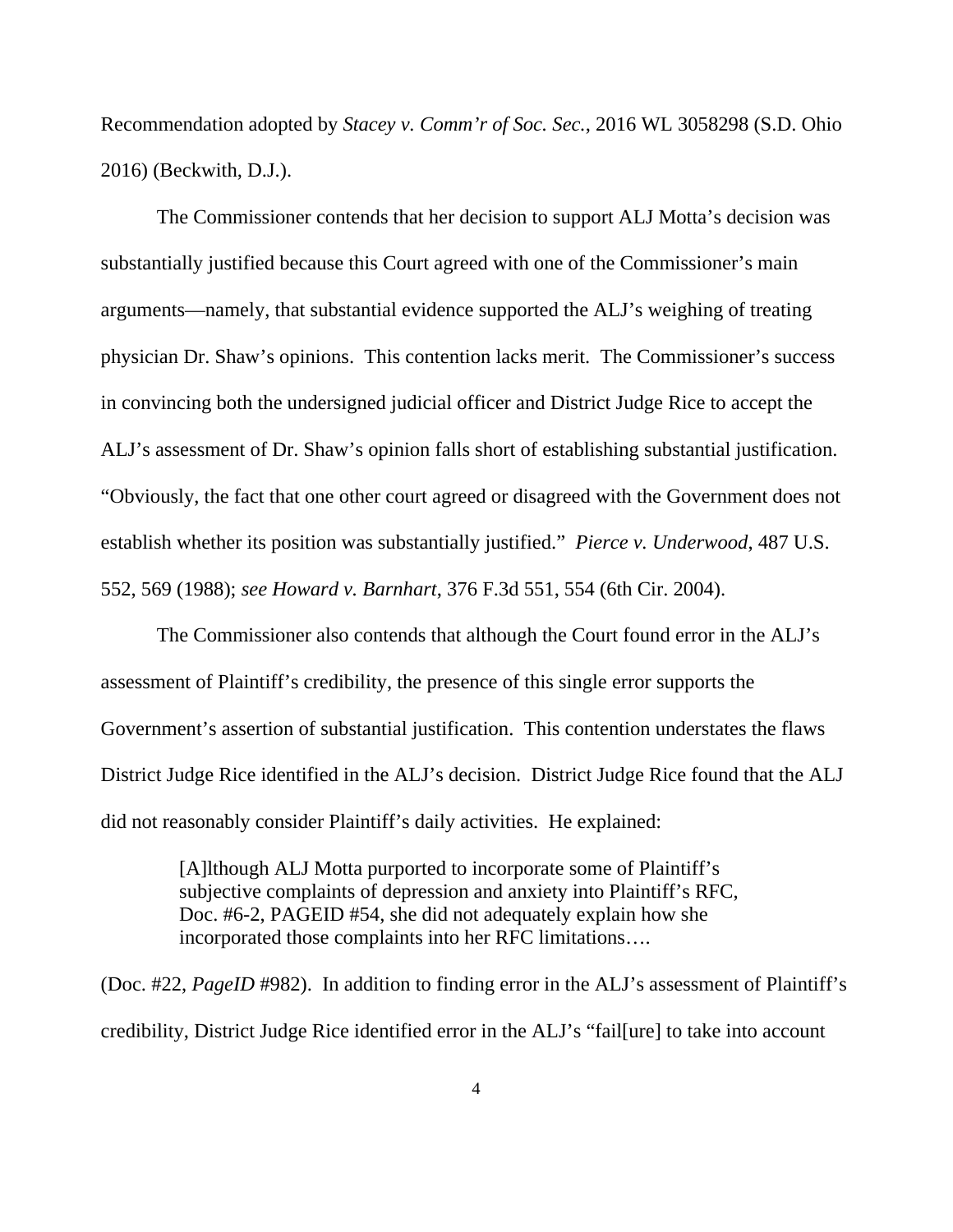the limitations of those state agency examining and consulting psychologists to whom she gave deferential weight." (Doc. # 18, *PageID* # 962; Doc. #22, *PageID* # 980). He reasoned, "ALJ Motta's failure to build a logical bridge between the opinions and the RFC meant that the RFC was not supported by substantial evidence, and, thus, could not form the basis for a finding of non-disability." (Doc. #22, *PageID* # 983 (citations omitted)). And, Judge Rice explained further:

> Drs. Bonds, Hoyle and Lewin all opined that Plaintiff would do best in a setting where she could work alone, and that she could tolerate, at most, limited interactions with others. ALJ Motta did not adequately explain how such marked limitation were accounted for in an RFC that would require Plaintiff to interact with both coworkers and the general public for up to two hours per day. Similarly, the portion of the RFC limiting her to "simple, repetitive tasks … with no strict production quotas or fast pace," does not, on its face, incorporate Dr. Hoyle's opinion that Plaintiff was incapable of handling even a consistent pace.

(Doc. #22, *PageID* #985 (citations omitted)). Given such problems in ALJ Motta's decision, the Commissioner's view of her decision as contains a single error is incorrect.

 The Commissioner raises the related argument that the ALJ reasonably found Plaintiff's daily activities were inconsistent with the alleged extent of her limitations. In support of this, the Commissioner relies on the Report and Recommendation's analysis. But, District Judge Rice rejected this part of the Report and Recommendations by expressly determining that the ALJ did not reasonably consider Plaintiff's daily activities. (Doc. #22, *PageID* #981). The different analysis and conclusions between the Report and Recommendations and District Judge Rice's Decision "does not establish whether [the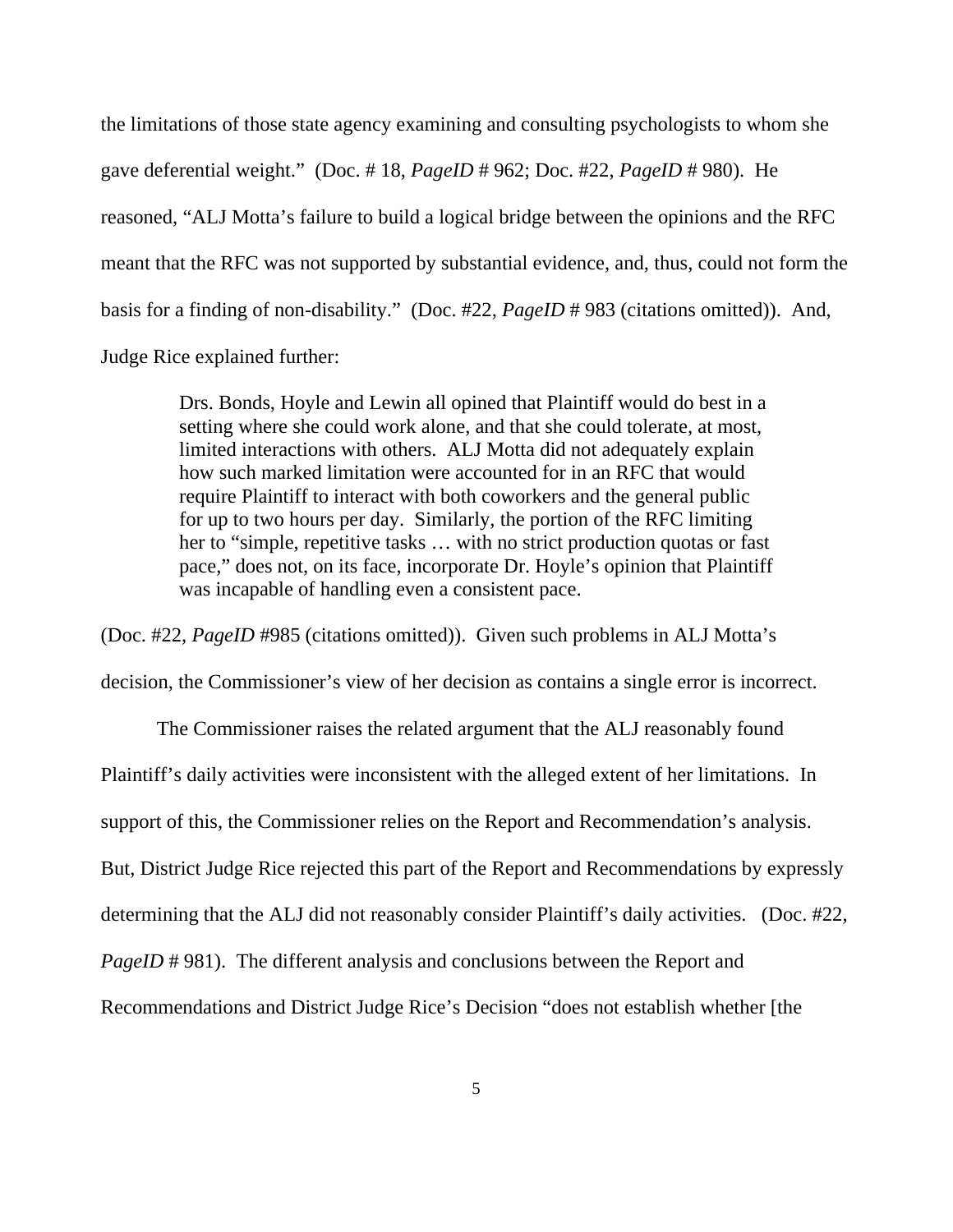Commissioner's] position was substantially justified." *Pierce*, 487 U.S. at 569 (1988); *see Howard*, 376 F.3d at 554.

 Accordingly, for the above reasons, the Commissioner has not met her burden of showing that her position in support of ALJ Motta's decision was substantially justified.

## **B. Amount of EAJA Fees**

 The Commissioner contends that Plaintiff's requested amount of EAJA fees should be reduced by purely administrative work performed by counsel. Such administrative work, according to the Commissioner, amounts to 4.25 hours or \$799.55 in excessive fees. Plaintiff disputes each of the Commissioner's proposed reductions.

 The Commissioner contends that the time entries for docketing performed by Plaintiff's counsel document a total of 1.5 hours of administrative tasks. Plaintiff counters that the entries highlighted by the Commissioner represent not mere docketing "but instead also include the filing of documents, the receipt/review of significant, substantive case materials such as the Answer, the administrative transcript, and documents related to service of process." (Doc. #25, *PageID* # 1026). Review of the six time entries challenged by the Commissioner during the time period in question (11/5/2014 to 1/16/2015) shows little, if any, information beyond docketing or related administrative tasks. The EAJA award should therefore be reduced by 1.5 hours or \$282.20 (\$188.13 x 1.5). *See Karns v. Astrue*, 2012 WL 1185990, at \*3 (S.D. Ohio 2012) (Ovington, M.J.) Report & Recommendation adopted by *Karns v. Astrue*, 2012 WL 1463546 (S.D. Ohio 2012) (Rose, D.J.).

6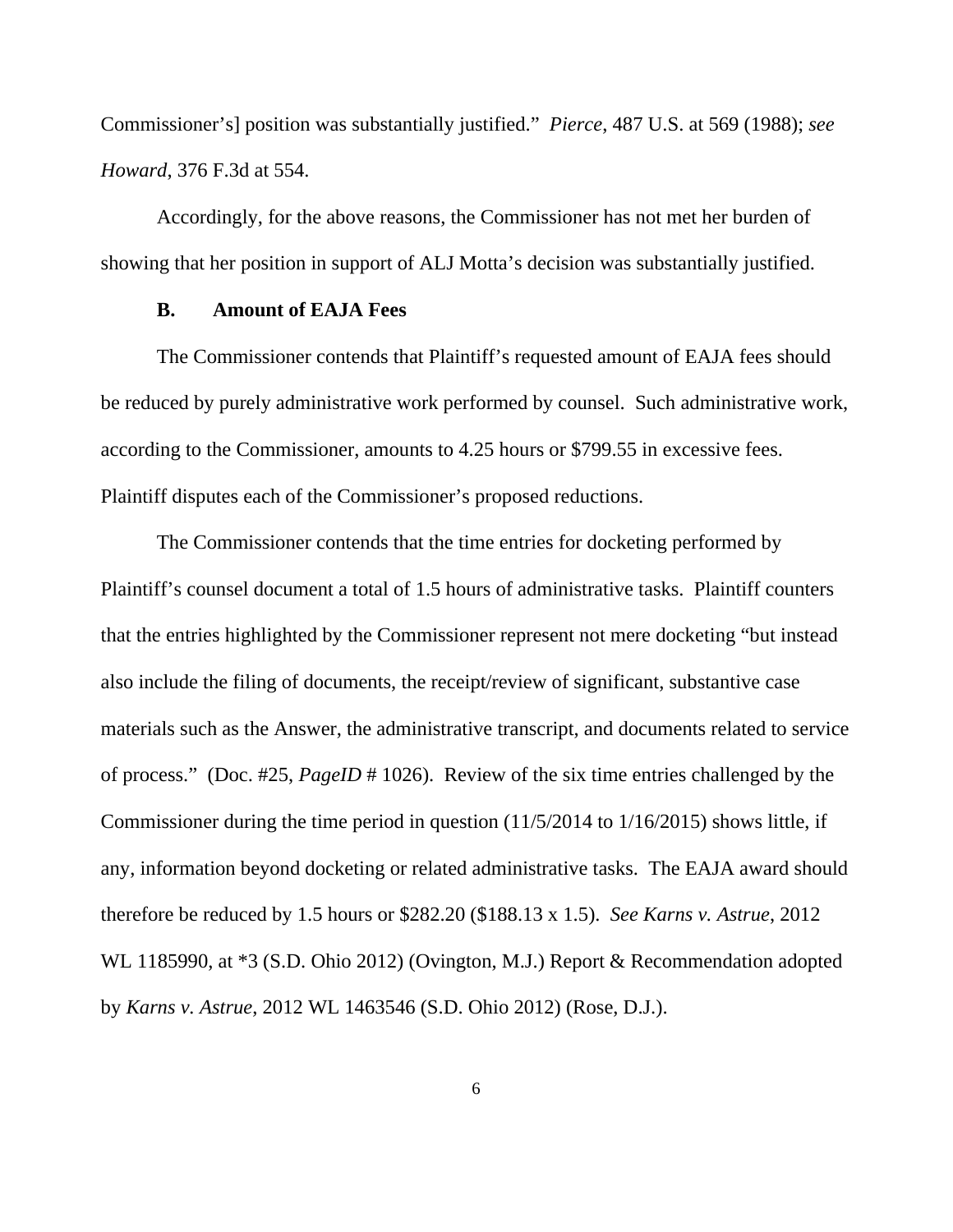Plaintiff's EAJA award is not subject to a further .5-hour reduction for work done on 8/24/2015 related to the Commissioner's effort to obtain an extension of time. The Commissioner contends that the Government should not have to pay \$90 to seek an extension of time. This overlooks that the effort to obtain an extension of time required Plaintiff's counsel to review the Commissioner's Motion to determine whether to oppose it. Yet, on 8/24/2105, Plaintiff's counsel also spent .25 hours in connection with the Notation Order related to the Commissioner's Motion for Extension of Time. Allocating fifteen minutes to reading the Notation Order was excessive when it should have reasonably taken counsel a matter of seconds, or certainly no more than a minute at most, to read the Notation Order. Her request for fees should therefore be reduced by .25 hours or \$47 (\$188.13 x .25) for time spent reviewing the Notation Order.

 Lastly, the Commissioner contends that the Government should not be charged with the purely clerical or secretarial tasks Plaintiff's counsel performed by writing nine letters to Plaintiff (on 11/5/14, 1/8/15, 3/9/15, 5/21/15, 7/21/15, 8/31/15, 10/28/15, 12/21/15, and 6/16/16). Rather than being purely clerical or secretarial, letters between counsel and Plaintiff are reasonably assumed to involve significant and/or privileged information. The time Plaintiff's counsel spent in connection with the letters was not excessive.

 In sum, Plaintiff's total requested amount of EAJA fees, \$7007.83, should be reduced by a total of \$329.20 (\$282.20 + 47). Plaintiff's EAJA award should therefore be \$6,678.63  $(\$7007.83 - \$329.20).$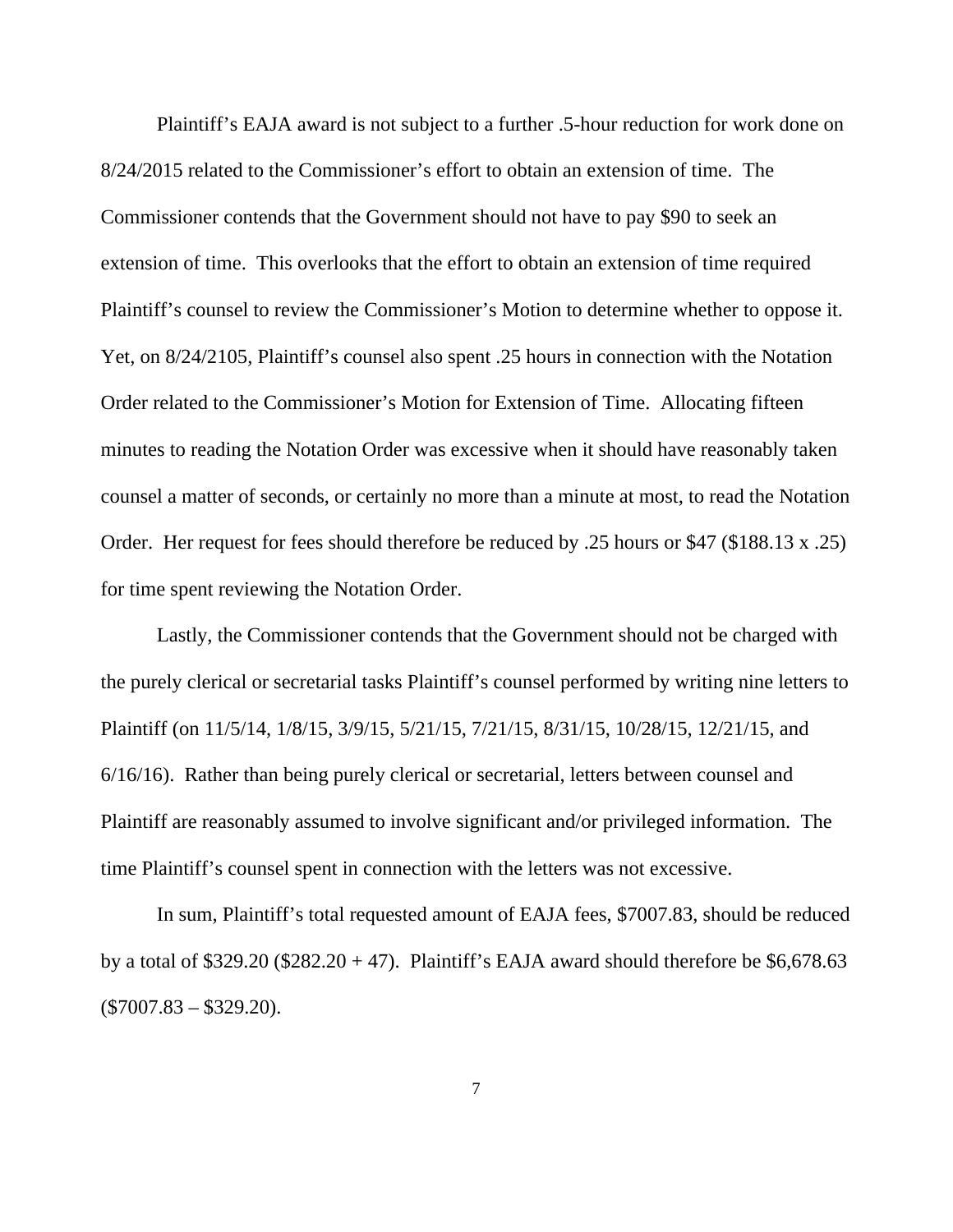## **IT IS THEREFORE RECOMMENDED THAT:**

- 1. Plaintiff's Motion For Attorney Fees Under the Equal Justice Act, 28 U.S.C. § 2412(d) (Doc. #23) be granted, in part, and denied, in part;
- 2. The Commissioner be ordered to pay Plaintiff's attorney fees in the total amount of \$6,678.63; and
- 3. The case remain terminated on the docket of this Court.

April 19, 2017 *s/Sharon L. Ovington* 

 Sharon L. Ovington United States Magistrate Judge